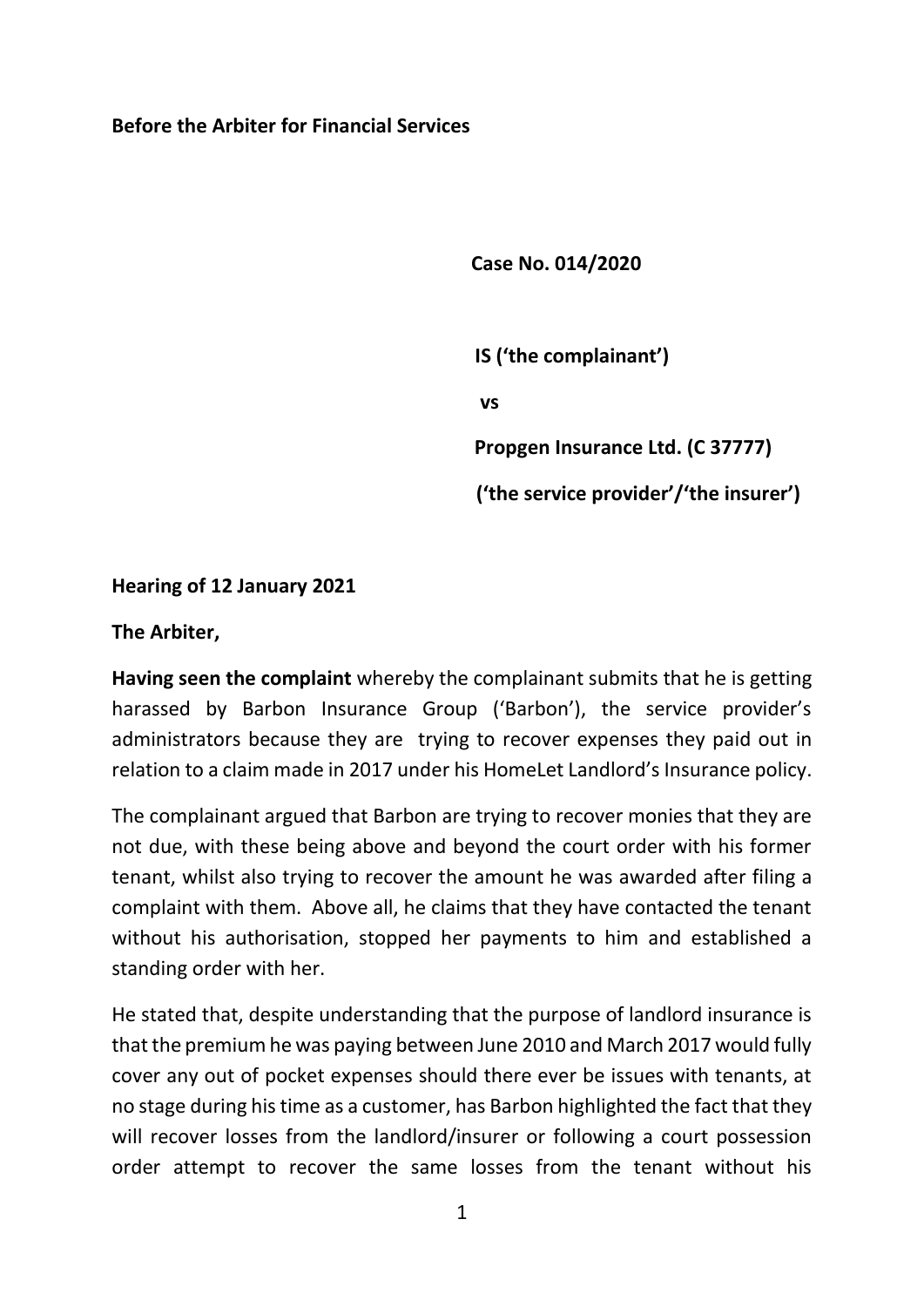authorisation. He argued that, given the monthly premium is paid to the insurer by the landlord, he would like to think that any monies paid out by the insurer are not recoverable.

The complainant insisted that apart from the fact that Barbon contacted him more than two years later to try to recover monies, the figures being quoted in exchanged emails are confusing, do not add up, and are incorrect.

As a result of the above, the complainant is seeking to recover losses due to the result of HomeLet and Barbon's incompetent handling of his claim.

He is seeking damages for the rent arrears set out in a court order for £3,216.67, deducting £600 that the he received from the tenant before Barbon asked her to cancel the standing order, thus, amounting to £2,616.67. In addition, he is requesting the money paid in seven years as monthly premium payments which amount to £2,960.16. Therefore, the total amount of compensation being sought amounts to £5,576.83, together with an assurance along with an apology from HomeLet/Barbon/Propgen, that they will no longer pursue him and his former tenant and will close this case without further ado.

**Propgen Insurance Limited was declared contumacious** by a preliminary decision<sup>1</sup> of the Arbiter given on 11 September 2020. Therefore, its reply cannot be considered by the Arbiter, but, as already stated in the preliminary decision on the default of the service provider, their contumacious state is not an admission of the complaint raised against it.

The Arbiter also declared that he will give the service provider the opportunity to submit its final observations at the end of the proceedings.

Moreover, the complainant has to prove his case against the service provider.

**Having considered all the evidence**

**Considers**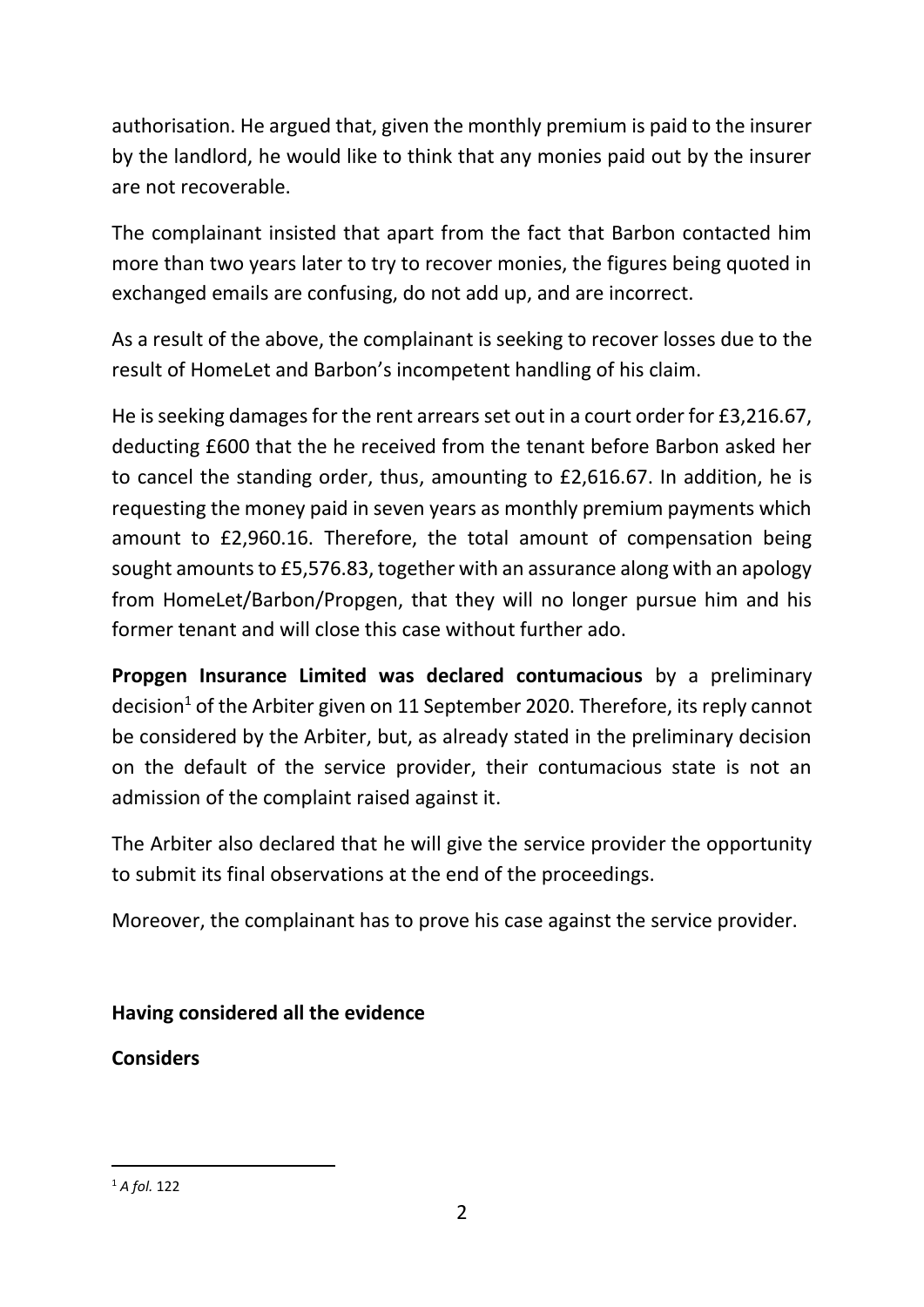The main issue being submitted in this complaint is that the insurer is trying to recover monies paid to the complainant under the landlord insurance policy following the tenant's default in rent payments, including money awarded to him after filing a separate complaint.

In its final submissions to the Arbiter, the service provider declares that the claim was fully settled and, as an insurance company is normally entitled to, they tried to recover monies paid directly from the tenant to the landlord. However, it resulted that the tenant had already started making payments to the complainant and, eventually, he was requested to return the money received from the tenant as they were due to them.

**The Arbiter shall determine and adjudge the complaint by reference to what, in his opinion, is fair, equitable and reasonable in the particular circumstances and substantive merits of the case.<sup>2</sup>**

The complainant testified that:

*"In a nutshell, in 2017 I had some issues with a tenant, trying to evict her as she was not paying her tenancy. So, I contacted Homelet, the Landlord's Insurance Company, to start the process. I had difficulty in communicating with them; there was a lot of misinformation, delays, the policy was unclear and unfair and there was not a step-by-step process of pursuing the client."<sup>3</sup>*

Based on what is being alleged by the complainant, the Arbiter does not have any solid evidence that the claim was not originally honoured.

The complainant submitted that:

*"When I went to the UK courts, the judgement was in my favour and I was awarded monies for the rent arrears."<sup>4</sup>*

The document issued by the County Court at Thanet named *Order for Possession, <sup>5</sup>* outlines the court order with regards to the possession of the

 $2$  Cap. 555 of the Laws of Malta, Art. 19(3)(b)

<sup>3</sup> *A fol.* 95

<sup>4</sup> *Ibid.*

<sup>5</sup> *A fol.* 35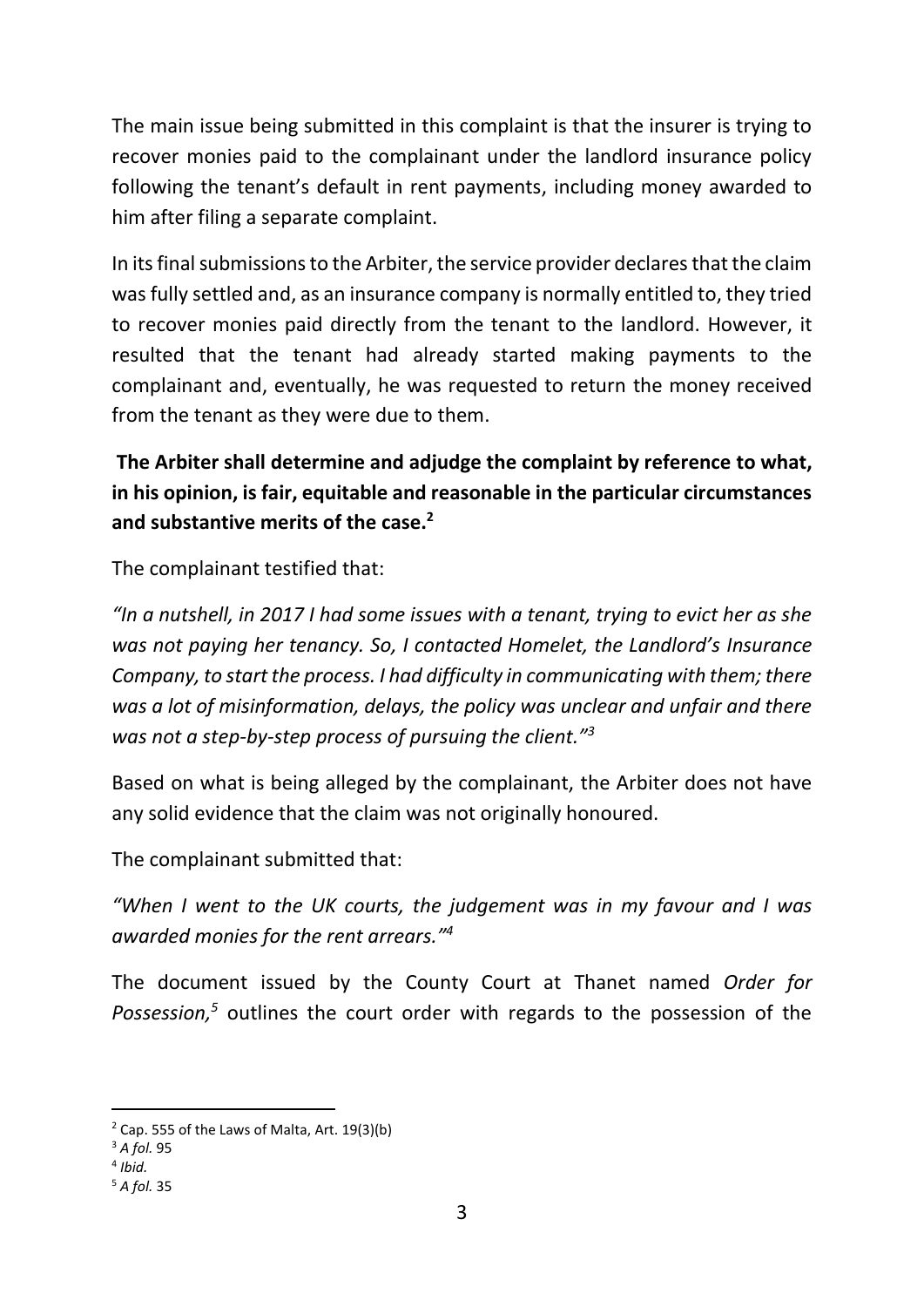claimant's property and the payments to be made by the tenant. This document is dated 17 January 2017.

It resulted that following such *order*, payments were made by the insurer to the complainant.

The latter confirmed that:

*"My records show that I only received £2,071.67 in three payments of £733.34 (13 January 2017), £733.34 (16 January 2017) and £604.99 (13 March 2017) from Homelet Barbon Insurance for the rent arrears leaving me out of pocket."<sup>6</sup>*

A statement<sup>7</sup> showing the sum of  $£2,071.67$  received by the complainant in three instalments has also been submitted.

In its final submissions to the Arbiter, the service provider declared that:

*"An insurance company is then normally entitled to, and our policy wording says, that we can then recover monies directly from the tenant, and we went about doing this. We always have to wait for two or three years for tenants to get back on their feet because they normally start defaulting on their rent when they have been made unemployed or something like that."<sup>8</sup>*

Evidently, this was possible by virtue of subrogation rights following the claim payment to the complainant.

The service provider added that:

*"When we then contacted the tenant, we found that the tenant had already started paying at the rate of £10 a month directly to IS; and the policy wording clearly states that money brought back from a former claimant should be paid back to the Barbon Group which includes Propgen as the claims administrators."<sup>9</sup>*

The service provider, eventually, contacted the complainant requesting the payments received from the tenant (following the settlement of the claim payments) to be returned to them.

<sup>6</sup> *A fol.* 7

<sup>7</sup> *A fol.* 81

<sup>8</sup> *A fol.* 127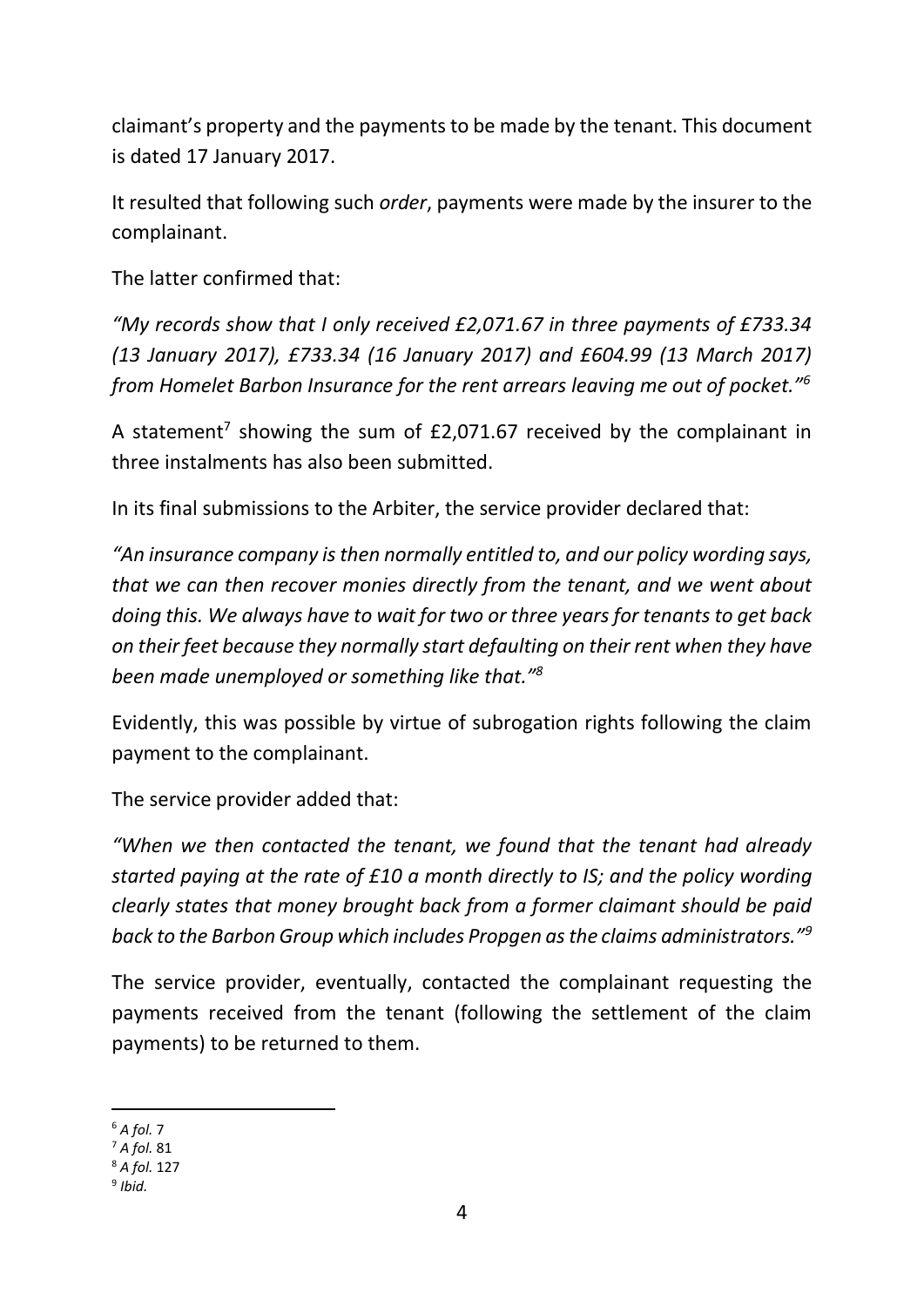The complainant confirmed that eventually he:

*"… received my penalty excess that I paid back plus interest."<sup>10</sup>*

This implies that following the payments made in the beginning of 2017, further payments were made.

A further statement<sup>11</sup> he submitted shows that in August 2019, he received also the sum of £764.60 in two transactions.

Further proof of the sum received by the complainant is a document issued by Barbon, a copy of which was also submitted by the complainant himself. This document was issued *"… further to your correspondence with the Maltese Arbiter and Propgen Insurance Limited."<sup>12</sup>*

Without going into the merits of the content of such correspondence, this confirms also the sum of £764.60 received by the complainant:

*"We propose to pay you a total sum of £764.60 in full and final settlement of your complaint."<sup>13</sup>*

In the complaint form, the complainant requests the sum of £2,616.67 as damages for the rent arrears set out in the court order (£3,216.67 minus £600 received from the tenant following the court order).

However, he failed to consider the sums already received which amount to £2,836.27 (£2,071.67 received between January and March 2017, and £764.60 received in August 2019).

Moreover, the Arbiter notes that as per letter sent by Barbon to the complainant on 20 August 2019, which has been referred to above, the sum of £764.60 offered was *"… in full and final settlement of your complaint."<sup>14</sup>* 

As stated above, this sum was in fact received by the complainant.

<sup>10</sup> *A fol.* 95

<sup>11</sup> *A fol.* 82

<sup>12</sup> *A fol.* 76

<sup>13</sup> *Ibid.*

<sup>14</sup> *A fol.* 76